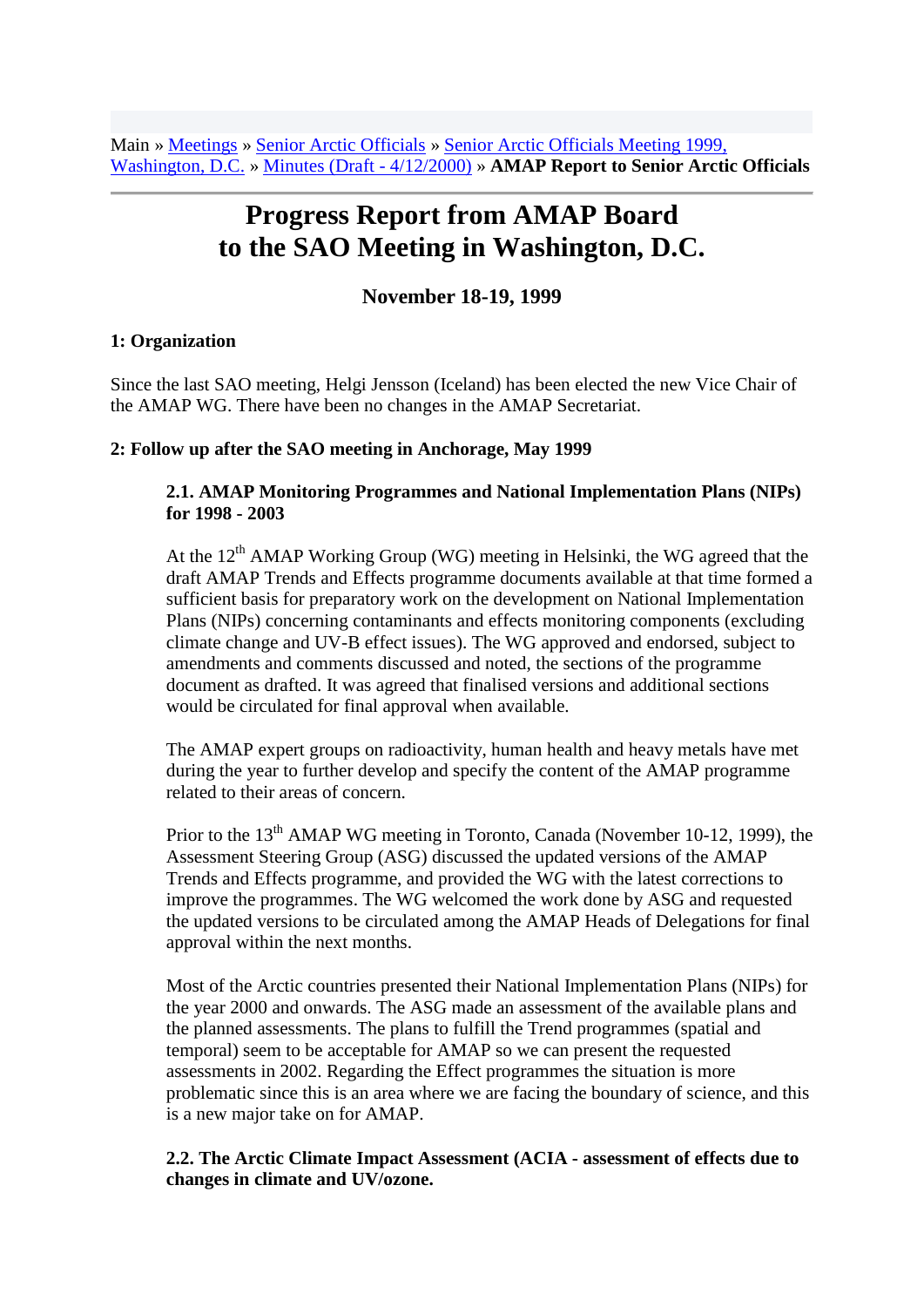As a follow up of decisions made in Helsinki (AMAP  $12<sup>th</sup>$  WG) an Assessment Steering Committee (ASC) was established between AMAP, CAFF and IASC, and two meetings of the ASC have been held (March 1999 in Washington D.C. and September 1999 in Copenhagen) to develop the strategy and content of this work.

An updated version of ACIA (2.1 version) was circulated to ASG and the AMAP working groups prior to the meeting in Toronto. ASG and the AMAP WG discussed both the draft and the working group accepted the idea of such a holistic assessment. AMAP has initiated a process to develop programmes that will provide environmental effect data of interest for the assessment. This is done in close cooperation with other international bodies and CAFF and the first part of the programme will hopefully be in place early 2000.

The AMAP WG would, however, like to inform the SAOs that the socio-economic part of ACIA is at present neither under the mandate of AMAP nor CAFF. The WG would therefore make the SAOs aware of the situation that part of the assessment might lack an Arctic Council body to handle the deliverables regarding development and presentation of recommended socio-economic actions to be taken directly to the SAO.

## **2.3. Sources**

In addition to the AMAP workshop on modeling and sources held in Bergen, 14-16 June, which resulted in 13 recommendations concerning needs for emission inventories and other source related issues, the AMAP Secretariat has attended meetings on work going on under OSPAR regarding source quantification (HARP-HAZ).

Within AMAP, work has also focussed on development and implementation of the PCB project in Russia, and development of the proposed project on 'Persistent Toxic Substances Food Security and Indigenous Peoples of the Russian North', both of which aim to detect and quantify sources of major significance for the Arctic, see special progress reports regarding these projects, below.

# **2.4. AMAP deliverables to ministerial meetings in 2000 and 2002**

The AMAP working group discussed the plan for preparation of deliverables to the ministerial meetings in 2000 and 2002. According to the plan presented to the SAOs in May, AMAP intended to present Interim reports in 2000 regarding Climate and UV. Due to the initiation of the ACIA, the working group felt that it would be too early to provide such interim reports. AMAP would like to inform the SAOs that the working group would present a progress report on these two issues at the Ministerial meeting in 2000. The first major report on these two items will be presented in 2002 based on the ACIA initiative.

The working group discussed the nomination of National Key Experts to be involved in the assessment work together with the Lead Country Experts. An extra nomination round will be performed during the months to come before the final list is presented for approval.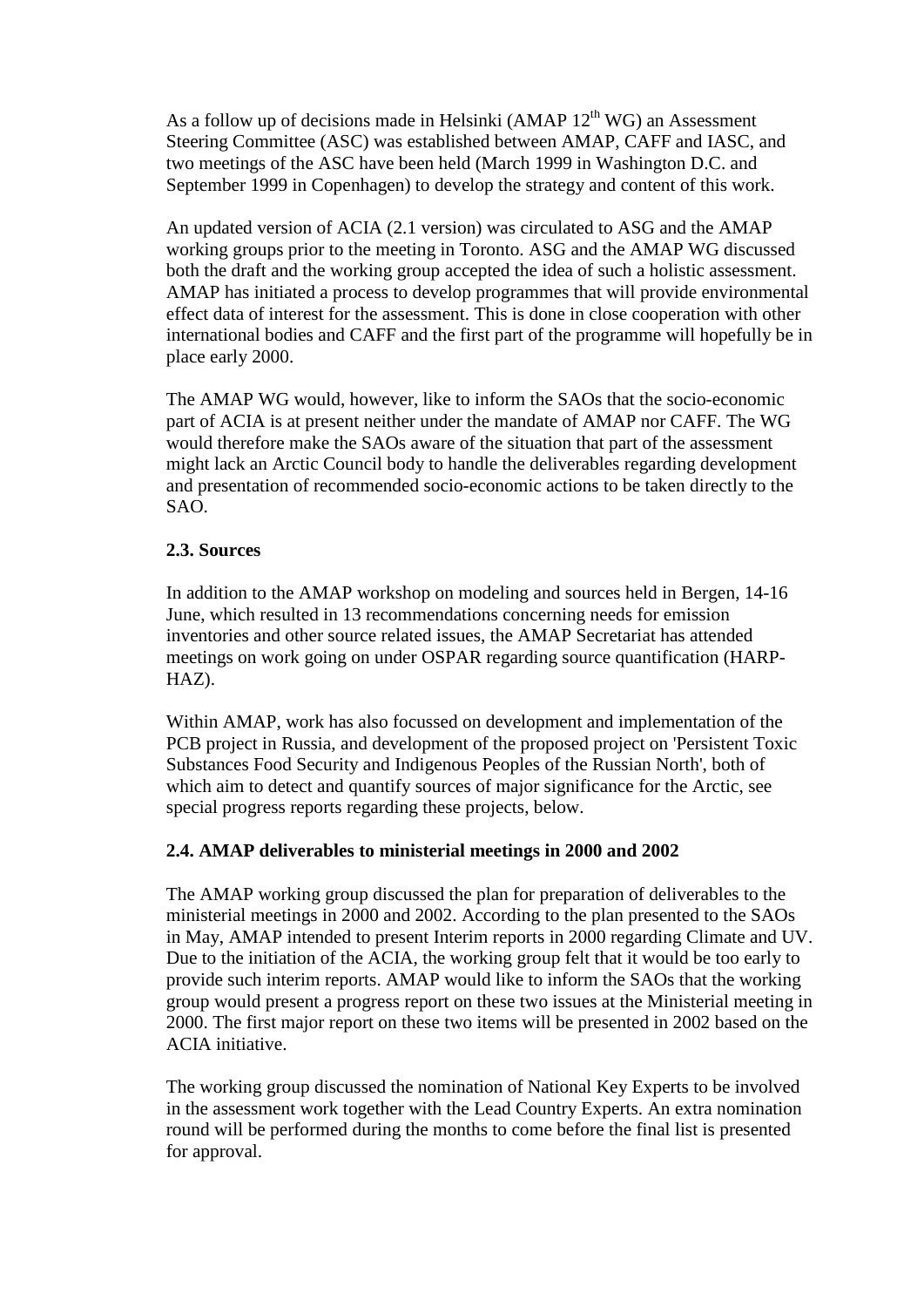For the preparation of the progress reports to the ministerial meeting in 2000 and the major reports to the Ministerial meeting in 2002 a draft timetable was prepared, see attachment 1. The plans for 2001-2002 are all tentatively since we at this stage do not know the plans for the SAOs and the new AC leader. The plan will be adjusted according to the new SAO that will take over in 2000.

## **2.5. Revision of Rules of Procedures**

The AMAP WG discussed how to adjust AMAPs existing Rules of Procedures, approved in 1991. The WG stated that AMAP now is operating under the Rules of Procedure for Arctic Council, and the Board was asked to develop a set of Operational Guidelines for AMAP. The WG identified the problem on how we with respect recognize the contribution from international organizations (e.g. WHO, IAEA, WHO, etc) that under the AEPS was accredit as observers to the AMAP WG and not to the SAO level. The AMAP Chair was asked to bring this up for discussion at the Chair meeting to clarify if the other WG had similar problems.

#### **2.6. AMAP Strategic plan**

The AMAP Work plan for 1998-2003 was approved at the SAO meeting in Whitehorse. At the AMAP WG meeting in Helsinki, December 1998, this plan was renamed to AMAP Strategic plan. This was done to avoid any confusion with yearly work plans. The Board was also asked by the WG to deleate all the details that would occur in the AMAP Trend and Effect Programme. At the Toronto meeting a revised version was presented, and after final editing the plan will be circulated among the AMAP WG for approval.

## **2.7. AMAP Assessment Report (AAR) on CD**

The (3.7 kg) AAR has now been produced on a CD-ROM. This production has been possible due to financial support from US-NOAA and the Norwegian Ministry of Environment. The CD will be circulated to those countries that have ordered copies, with the remaining stock kept at the Secretariat for further distribution.

#### **2.8. Distribution of the SOAER**

The English version of the SOAER available on the AMAP website (homepage [http://www.amap.no/\)](http://www.amap.no/) now includes graphical elements, a development supported by UNEP.

#### **2.9. Thematic Data Centers (TDCs)**

All the existing TDCs had secured funding for 1999. In addition, a human health database has been established on the basis of a Danish contribution. Interest has been expressed by the University of Alaska Fairbanks (UAF), in using a database established at that institute (SYNCON database) to operate the AMAP terrestrial TDC. Preliminary work to further investigate and develop this offer has been conducted during the summer, and representatives from UAF attended the ASG meeting to inform about their project.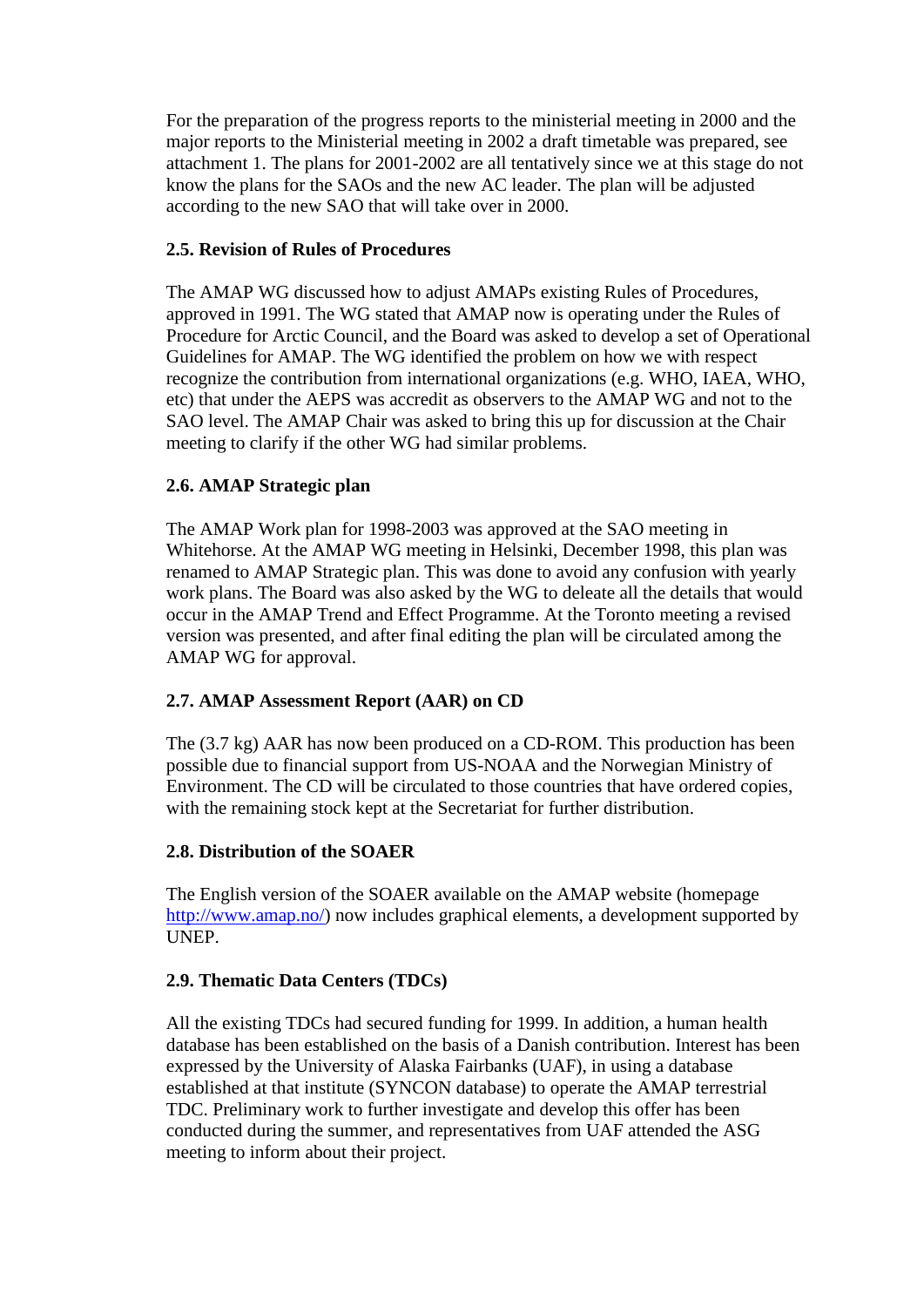## **2.10. Workshops arranged**

On April 26-27, 1999, a joint workshop between AMAP, CAFF and IASC was arranged in Tromsø, Norway. The objective was to discus the content of the research and monitoring programmes that need to be initiated to detect the effects of changes in climate and UV on Arctic ecosystems and Arctic peoples. A report from the meeting has been prepared by IASC.

On June 14-16, 1999, a workshop on modelling and sources (Workshop on Techniques and Associated Uncertainties in Quantifying the Origin and Long-Range Transport of Contaminants to the Arctic) was arranged by AMAP in Bergen, Norway. The objectives were to specify the AMAP needs for modelling work in support of assessments to be produced in the coming years and how to achieve progress in this area, and also how to obtain more reliable source data that can be used in the models. AMAP has developed a close cooperation with several international organizations regarding modelling and source issues, including OSPARCOM, UN-ECE and EEA. The report of the workshop (AMAP Report 99:4) is available both in printed form and on the AMAP website.

On September 7-10, 1999, the US-EPA arranged an AMAP workshop to specify the content of the AMAP Heavy Metal Programme; part of their work in representing the US as lead country for the AMAP heavy metal assessment. A report from the workshop was delivered to the ASG meeting; the recommendations have been circulated for discussion on their inclusion in the AMAP Trends and Effects programme.

On September 20-23, 1999, the  $4<sup>th</sup>$  International Conference on Radioactivity in the Arctic was arranged in Edinburgh, Scotland. This was a joint arrangement between the Norwegian Radiation Protection Authority (NRPA), Scottish Environment Protection Agency (SEPA), and International Union of Radioecologist (IUR), and AMAP. 180 participants attended the conference from 20 countries. The Conference Proceedings are produced and available.

## **3. Special projects**

## **3.1. Implementation of the Multilateral Cooperative Project on Phase-out of PCB Use, and Management of PCB-contaminated Wastes in the Russian Federation**

This project was initiated in 1998 as a follow-up to the conclusions and recommendations of the AMAP Assessment Report and was supported by the First Ministerial Meeting of the Arctic Council (Iqaluit, Canada, September 17-18, 1998). The project consists of three phases:

- Phase 1: Evaluation of the current status of the problem with respect to environmental impact, and development of proposals for priority remedial actions;
- Phase 2: Feasibility study;
- Phase 3: Implementation of demonstration projects.

The  $1<sup>st</sup>$  phase of the project, which has been endorsed by the Arctic Council, is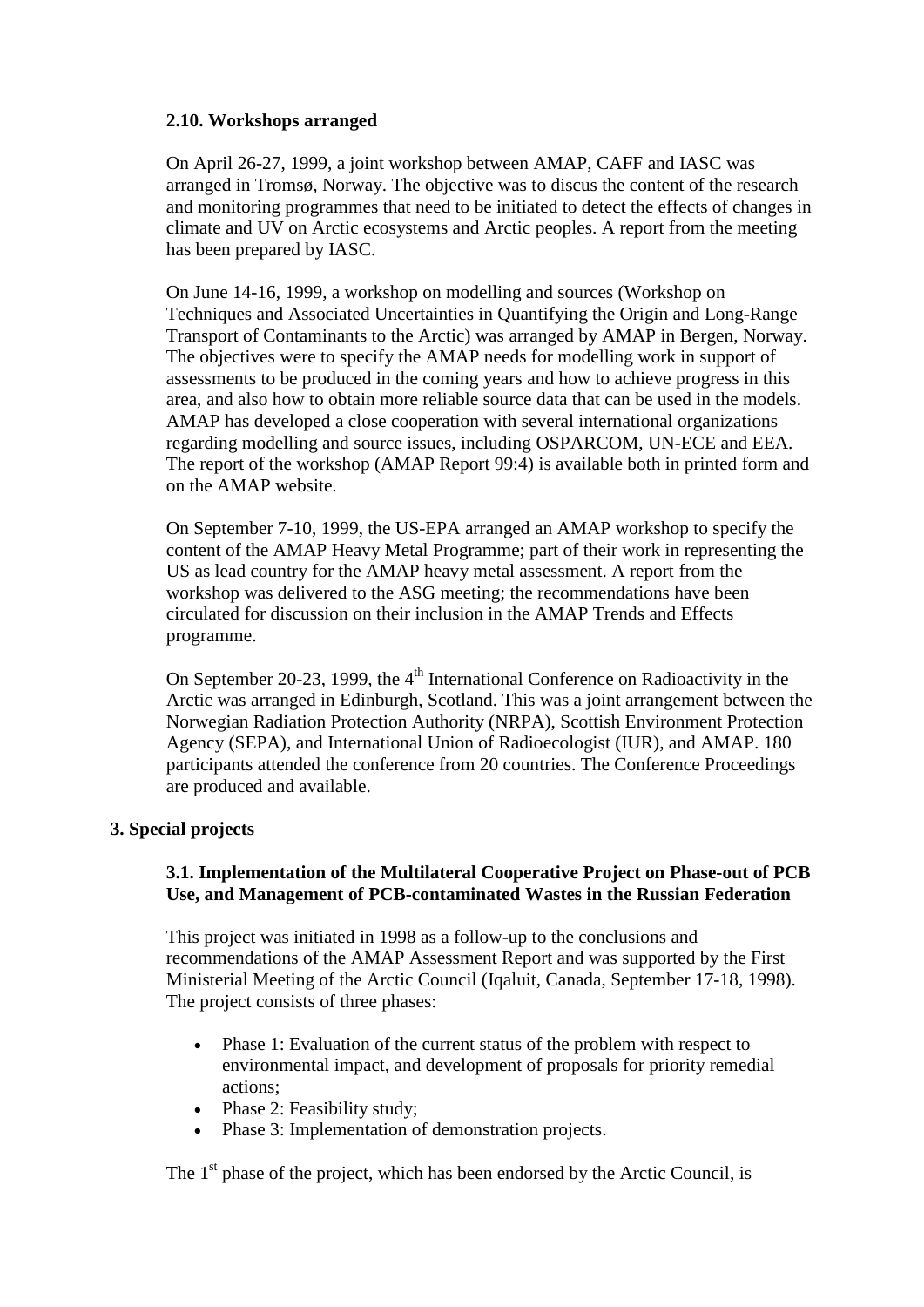currently under implementation with financial and technical support of all Arctic States and the Netherlands. The Nordic Environment Finance Corporation (NEFCO) has recently made a decision to start the PCB Fast Track Project with the objective of financing the implementation of a (given number of) project(s) within a limited geographical area in Northwest Russia, which would cover all three phases in Multilateral project and can be considered as a NEFCO contribution to this project.

General management of the project organization and implementation is conducted by the steering group, which consists of one representative from each of the countries and NEFCO. According to the decision of the participating countries, supported by the Arctic Council, the  $1<sup>st</sup>$  phase of the project is being organized by the State Committee of the Russian Federation for Environmental Protection in cooperation with the AMAP Secretariat.

The  $1<sup>st</sup>$  phase started May 1, 1999. In August, the Steering Group adopted the Interim Report for Tasks 1 (PCB production term characterization) and 2 (PCB use term characterization), and noted the high quality and uniqueness of the report. At present, the draft Interim Report for Task 3 (PCB-containing equipment use characterization) has been distributed among designated experts from the participating countries for comments, and it is planned that the Steering Group meeting will consider it in December. In addition, the Steering Group meeting in December will consider detailed proposals and preliminary cost estimates for phase 2 (Feasibility Study) of the project, which, besides implementation/cost benefit analysis, should cover following issues:

- Selection of alternatives for replacement of PCB by substances with acceptable environmental characteristics and feasible production;
- Construction/retrofit of a prototype facility for production of alternative fluids;
- Construction/retrofit of a prototype facility for use of non-PCB alternative compounds in a major PCB use sector;
- Selection/development of environmentally sound technology for destruction of PCB-containing liquids;
- Selection/development of environmentally sound technology for destruction of PCB-contaminated containers, equipment and their elements;
- Selection/development of standard/innovated technology for rehabilitation of PCB-contaminated areas.

## **3.2. Persistent Toxic Substances (PTS), Food Security and Indigenous Peoples of the Russian north (the RAIPON-GEF project).**

The AMAP working group discussed the RAIPON-GEF proposal and expressed a support to the project and the involvement of AMAP and the AMAP Secretariat. Some of the AMAP's lead experts in fields relevant to the subject of the project will be involved as the resulting information from the project will be a vital contribution to the needs for the respective AMAP assessments.

The main focus of the project will be on POPs and Hg; however, other pollution factors will also be covered. The project includes a strong human health component, consistent with the AMAP human health programme, also including important aspects such as nutrition and social-economic factors. This three-year project is expected to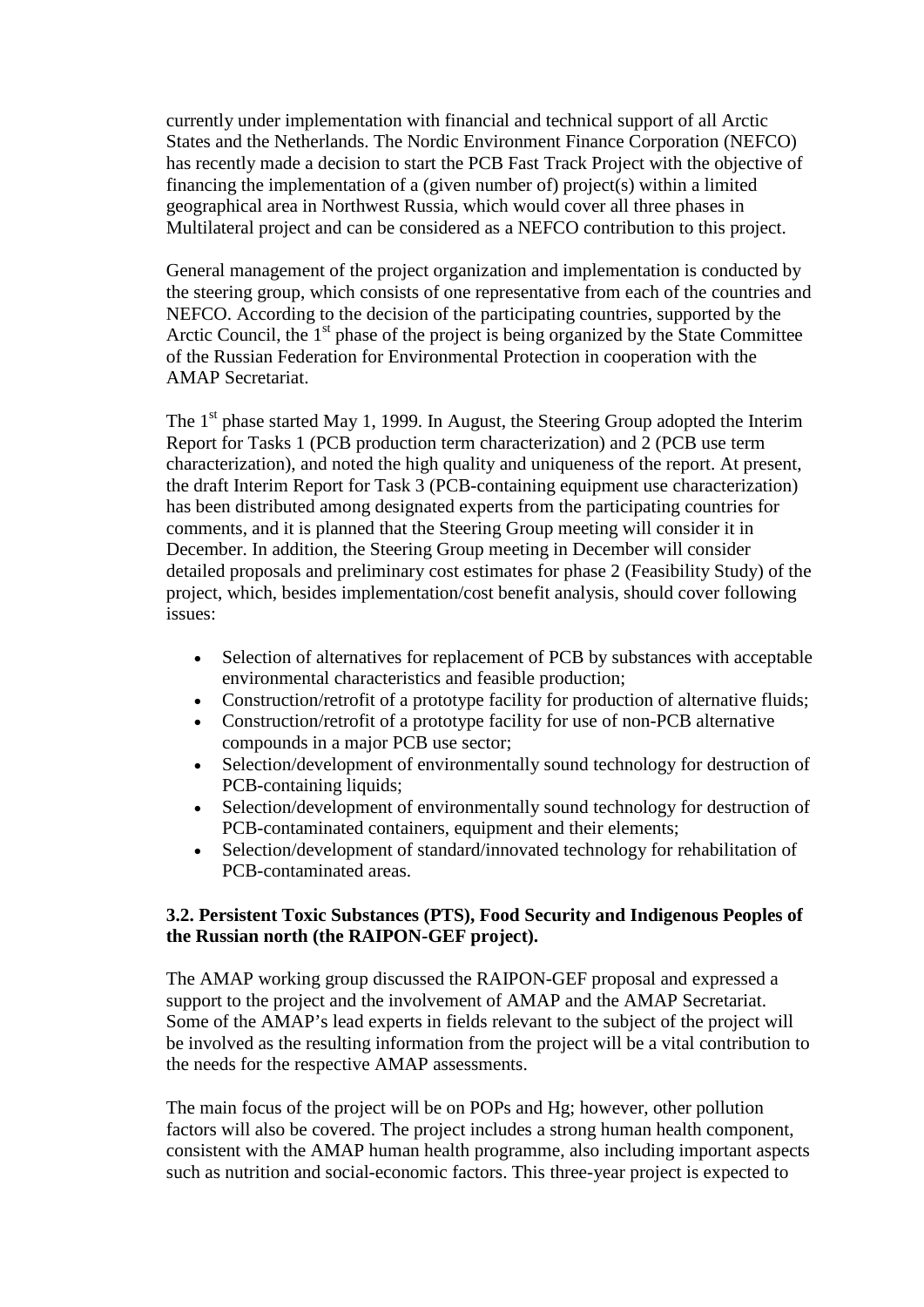provide essential information to the assessments that AMAP has been requested to perform during the next years. Although the proposed project is linked to the phase 2 of the AMAP programme, the outcomes goes far beyond AMAP's objectives and are aimed to develop practical diet recommendations for Russian indigenous peoples under the current socio-economic situation for the Russian North.

In addition to the links to the AMAP objectives, the project has also strong links to the Canadian sustainable development project on "The future of Children and Youth in the Arctic", the Danish/Greenlandic "Survey of Living Conditions in the Arctic", and the Russian-Norwegian bilateral projects on health of Saami and Nenets Peoples. The AMAP Secretariat aims to coordinate the work with these projects, and if possible, allow their funding to be looked upon as matching support for the GEF project. However, extra funding from the Arctic countries is still important if this project is to be implemented in its full scale.

The results from the RAIPON-GEF project will be of interest for the ACOPS-GEF project, and this was emphasized during the consultation meeting in London between ACOPS and the AMAP Secretariat (June 24, 1999 in London).

It is the intention to initiate this project as soons as it has been approved by GEF. At present the start up of the project is planned for January 2000.

#### **3.3. The Future of Children and Youth in the Arctic**

The AMAP Chair and the leaders of the AMAP human health group took part in the Arctic Children and Youth project meeting held in Toronto in March. The AMAP human health group will take care of the AMAP contribution to this programme. The work is integrated into the AMAP workplan for 1999/2000, and will also be integrated with the planned RAIPON-GEF funded project in Northern Russia.

#### **3.4. Anderma Station**

The Russian Anderma atmospheric monitoring station has been in operation for the first year of its proposed two-year period of operation, an activity supported by Canada and Nordic Council of Ministers through the AMAP Secretariat. Initial results are now becoming available. The Anderma station will provide important information on POPs, both for the overall assessment to be prepared by AMAP, but also to the RAIPON-GEF project. Possibilities for funding to continue operation of this site and also to initiate Hg monitoring are considered.

#### **4. International cooperation**

#### **4.1. IASC**

A close cooperation has been established with IASC especially in relation to the preparation of ACIA and human health. A joint workshop on climate issues was held in Tromsø in April 1999, and a new joint workshop regarding human health and research needs will be held in Rovaniemi, January 2000.

## **4.2. UNEP**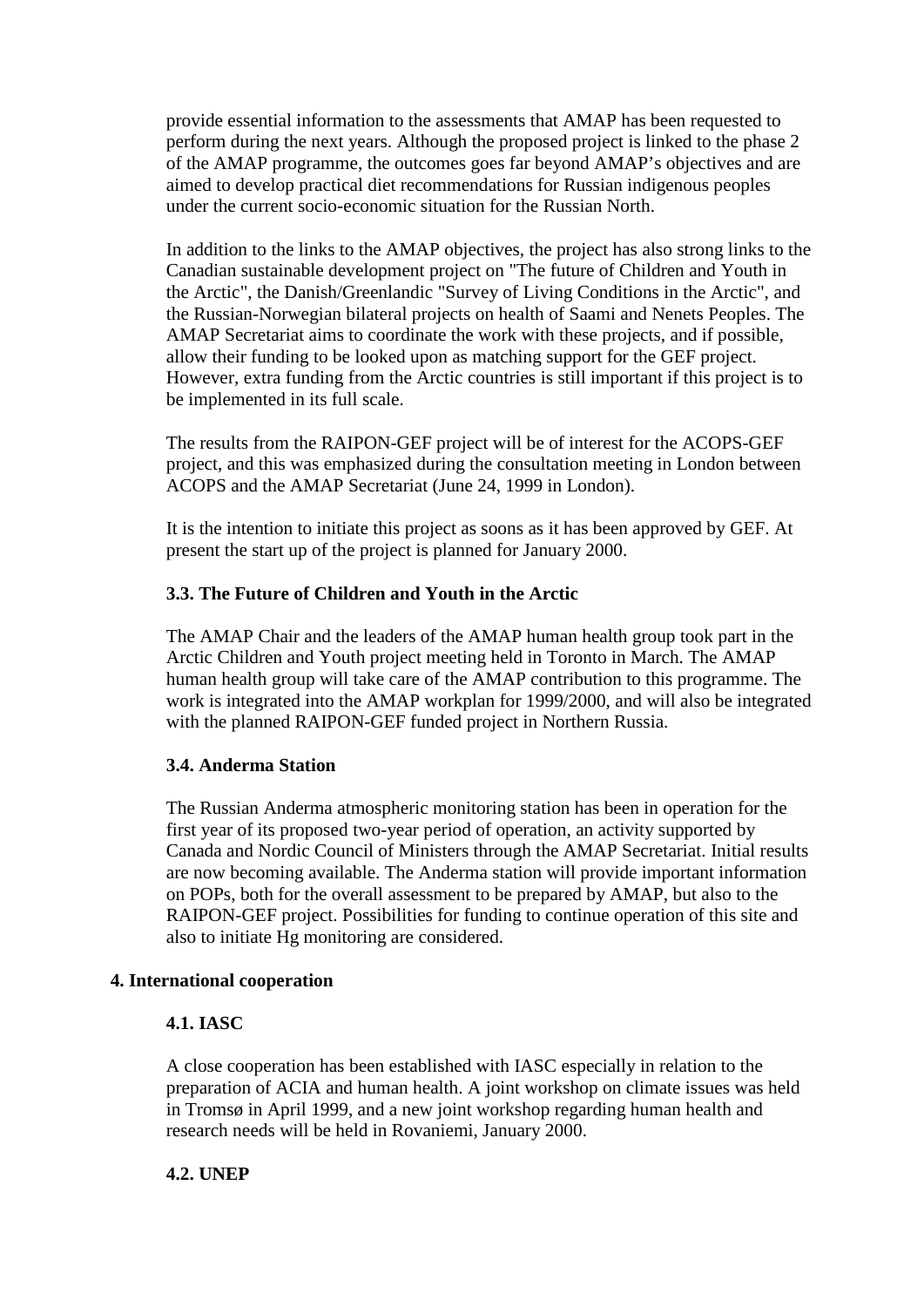UNEP-Chemicals have during 1999 arranged several meetings linked to POPs issues, and the AMAP Secretariat has participated and presented results from the Arctic and experiences from the PCB project in Russia at conferences in Hanoi and Moscow. It has been agreed that cooperation between AMAP and UNEP-Chemicals should be further expanded, particularly in relation to preparation of an inventory of obsolete pesticides in CIS countries, including Russia. At the GRID-Arendal 10 years anniversary meeting, the AMAP Secretariat participated in a seminar on Environment related Health Issues, focusing on the Arctic. A project proposal involving UNEP, WHO, Indigenous Peoples and Arctic Council has been developed by a drafting group based on decisions made by UNEP, WHO and Indigenous leaders, see further details under 4.4. WHO.

# **4.3. European Union (EU)**

# **4.3.1. European Environment Agency (EEA)**

In Europe, there are several regional programmes and organizations with the mandate to assess the quality of the marine and coastal environment. These include the Black Sea Environment Programme (BSEP), the Mediterranean Action Plan (MAP), the Oslo and Paris Commissions (OSPARCOM), the International Council for the Exploration of the Sea (ICES), the EEA and AMAP. In 1996 an initiative was taken to try to coordinate and harmonize work carried out by these groups regarding monitoring and assessment. As an activity coordinated by the EEA, an Inter-Regional Forum (IRF) was established in 1996 to further this work. At the third meeting of the IRF, held October 27-28 in Venice, Italy, the AMAP Secretariat presented the reports of two relevant AMAP workshops: the 1998 workshop on Combined Effects and the 1999 workshop on Modelling and Sources. The conclusions from these two workshops are of interest for the other organizations and hopefully will be reflected in priorities associated with research funding under the EU's  $5^{\text{th}}$  Framework. Future work under the IRF was agreed, but AMAP did not take on any special activities for the next year.

## **4.3.2. ARTERI**

The AMAP Secretariat has participated in the European Union funded Task Force ARTERI (Arctic-Alpine Terrestrial Ecosystem Research Initiative) since 1996. A final ARTERI meeting was held in Copenhagen, Denmark in January 1999, and a final report has been prepared and is available on request. The work performed will be of great importance in relation to the climate effects work to be performed by AMAP.

## **4.3.3. The Northern Dimension**

At a special seminar in Brussels, October 10, arranged by Iceland, to discuss the environmental aspect of the Northern Dimension, the AMAP Secretariat was invited to present the environmental problems observed in the Arctic. The presentation invited an active participation of the EU, both regarding financing of research and monitoring programmes, and in establishing and implementing projects within the Arctic region that could reduce pollution from local sources, especially sources within Russia.

## **4.4. WHO**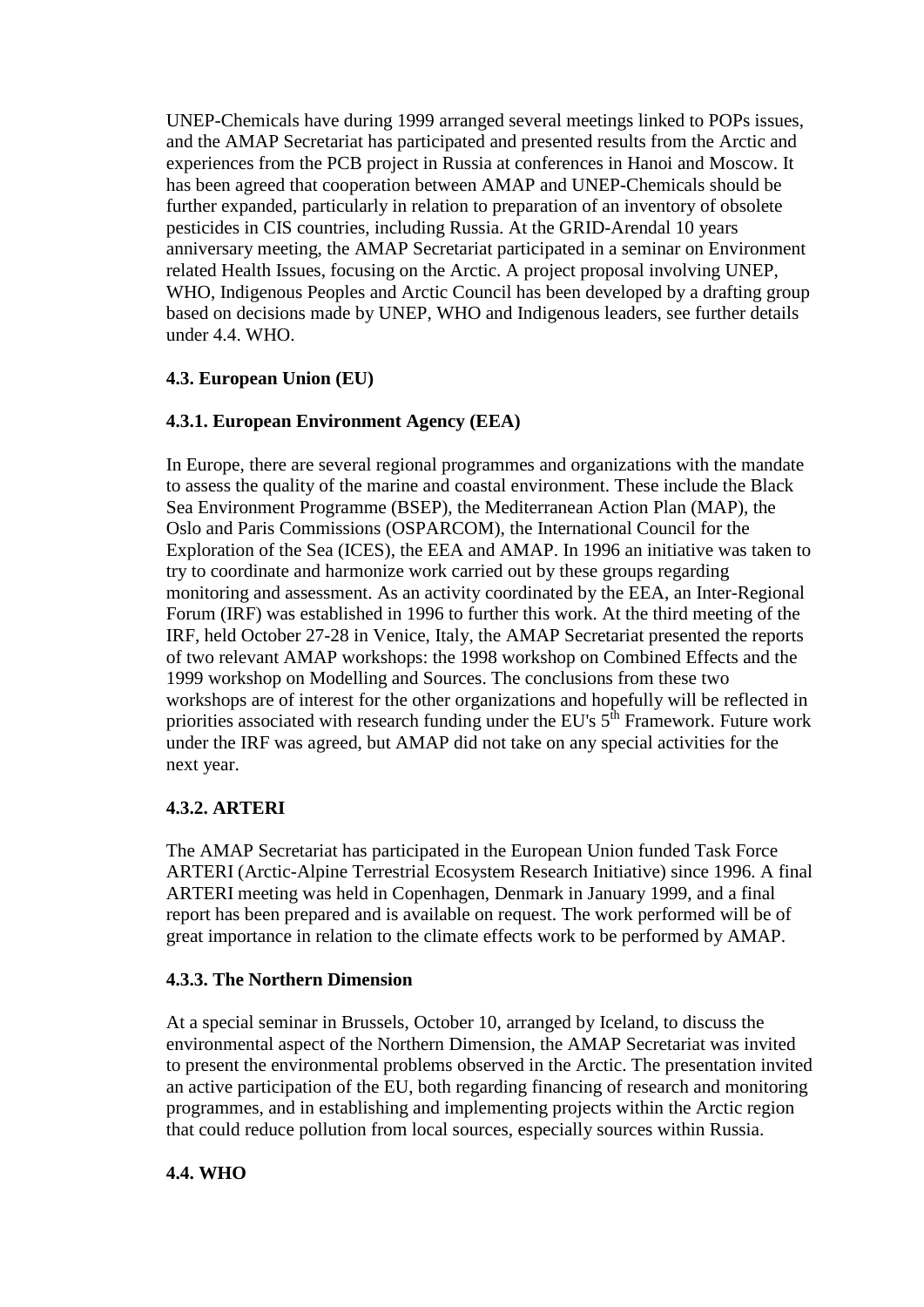WHO has given a clear indication that it wishes to be more involved in work related to the human health of Arctic Indigenous Peoples. Recently, WHO, together with UNEP, have been actively involved in planning and drafting a proposal concerning a joint human health project for the Arctic, an initiative taken-up following the Arctic Indigenous Peoples leaders Summit meeting in Moscow (September 1999). The AMAP Board and Secretariat, with assistance of the leader of the AMAP human health group, has been involved in the preparatory work on this proposal, to ensure a cost/efficient use of available resources and avoid duplication of work. The resulting project proposal has been submitted to the SAOs by UNEP, WHO, and the Indigenous organizations, focuses on a study of existing policy among the eight Arctic countries regarding health of Arctic Indigenous Peoples.

## **4.5. The Barents Euro-Arctic Council**

The AMAP Secretariat has participated as observer at the Barents Environmental Task Force. Follow-up of the NEFCO/AMAP projects, presented in December 1995, was one of the main items on the agenda. Some of the projects proposed are now at the stage of implementation.

## **4.6. Nordic Council of Ministers (NCM)**

The AMAP Board participated at several meetings arranged by the NCM, to present the results from the AMAP study and to discuss future cooperation. The NCM has, over the years funded several core projects and activities of the AMAP work, and AMAP has received NCM funding for several projects in 2000.

# **4.7. ACOPS**

To enhance cooperation between AMAP and ACOPS, particularly in relation to work on the preparation of proposals for GEF-funded projects, which have a certain overlap in their objectives, a consultation meeting between the AMAP Secretariat and ACOPS took place in London, June 1999. It was emphasized during the meeting that the objectives under the ACOPS-GEF project proposal (Identification of priority hot-spots and conduct of pre-investment studies for remedial actions in support of the National Plan of Actions for the Protection of Marine Environment from Anthropogenic Pollution in the Arctic Region of the Russian Federation), which are dedicated to transport of contaminants by air and water routes and assessment of pollution sources, will be reached by compilation of the existing information. In this connection, it was agreed that the results from relevant AMAP activities and the work planned to be implemented under the RAIPON-GEF project proposal could provide valuable contributions to the implementation of the ACOPS-GEF project.

In October 1999, an AMAP representative took part in the Steering Group (SG) meeting for the preparation of the ACOPS-GEF project proposal. During this meeting, the SG made the request to AMAP for corresponding contributions, which should be considered by the AMAP Working Group in Toronto.

During the working group meeting in Toronto the AMAP working group decided that AMAP assessment reports would be made available for the ACOPS-GEF project, and if wanted, a list of national experts could be prepared. The proposal from ACOPS to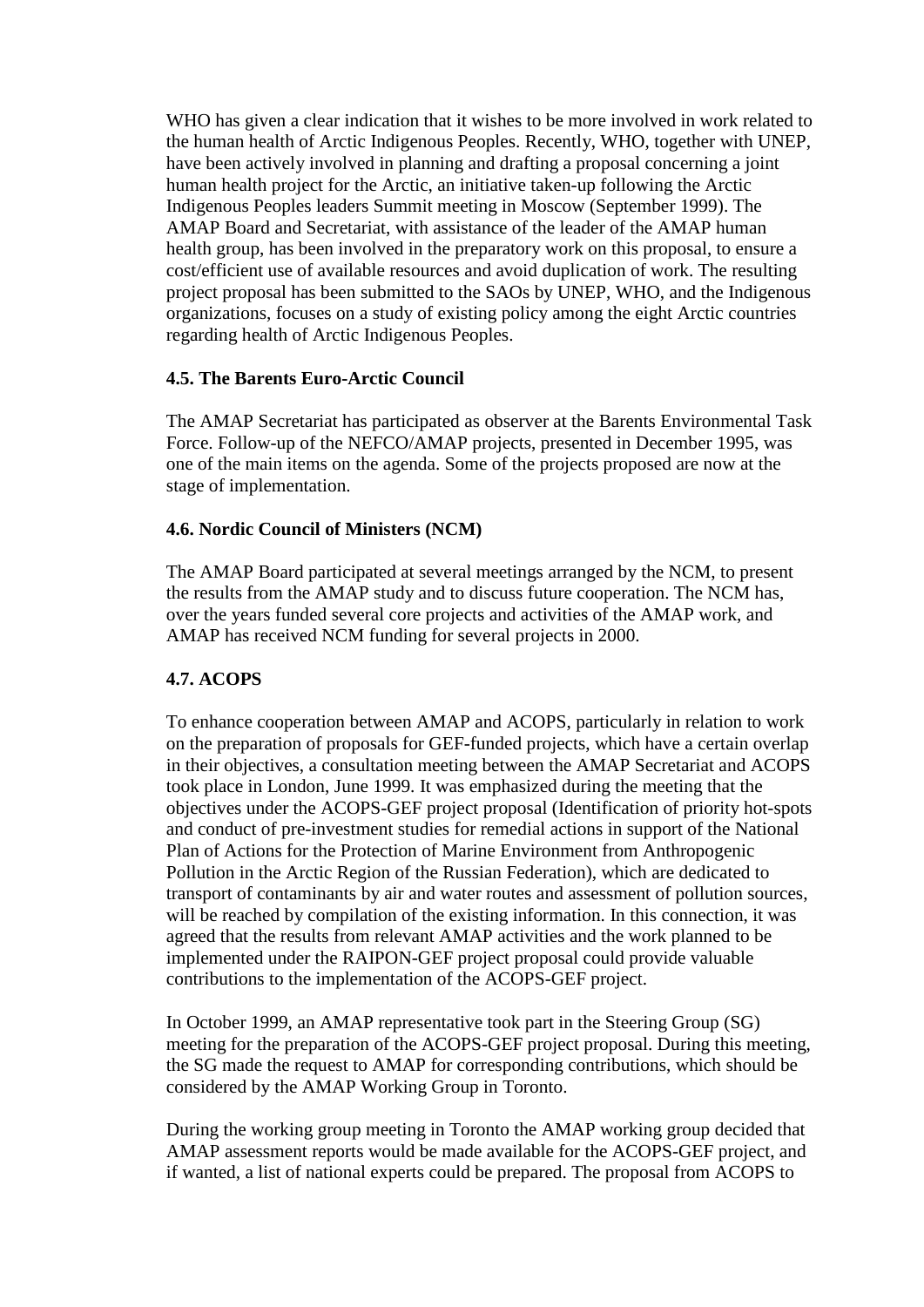sign a MoU between ACOPS and AMAP was discussed. Some of the participating countries felt that a MoU is a very formal arrangement and the WG decided that a MoU was not necessary to secure a close cooperation between AMAP and ACOPS. The WG felt that if MoU shall be used as a tool between AC working groups and other organizations, the AMAP WG would like to request the SAOs to develop general procedure related to signing of any MoU's between AC bodies and other organizations.

# **4.8. OSPARCOM**

As part of an agreed strategy of cooperation between AMAP and OSPARCOM concerning assessment of their respective Arctic areas, the OSPAR region 1 (Arctic) Assessment 2000 has made extensive use of material from the AMAP Assessment Reports. AMAP representatives attended several of the OSPAR meetings where their assessments have been discussed.

## **4.9. QUASIMEME**

AMAP was invited to attend the 1999 meeting of the QUASIMEME (Quality Assurance in Marine Monitoring) Steering Committee held in the Netherlands in October 1999. QUASIMEME is a major European laboratory performance and QA/QC scheme established specifically to support regional marine monitoring programmes a now operating on a laboratory subscription cost recovery basis. Through input to this group, AMAP can potentially influence the provision of Arctic relevant QA/QC activities and reference materials, etc.

## **4.10. GIWA (Global International Water Assessment)**

During the AMAP working group meeting in Toronto, AMAP received a letter from GIWA requesting a close cooperation between AMAP and GIWA. GIWA shall produce worldwide assessments regarding international waters, the ecological status and causes of environmental problems of transboundary freshwater basins and their associated coastal and ocean systems. To avoid duplication of work GIWA would like to make full use of existing assessments. GIWA intend to present its reports in 2003. AMAP is requested to act as a Megaregional Host Institution for the Arctic region and as a Subregional Focal point for associated regions.

The AMAP WG found the GIWA request very interesting, and AMAP will through its secretariat convey AMAP products to GIWA. Regarding the involvement of AMAP in the GIWA work the working group would like to receive more information from GIWA regarding how the assessment work is planned to be implemented, how much work that is expected from the Megaregional Host, cost implications and financial possibilities for the work, etc. Based on the response, the AMAP working group will be able to make a decision regarding how deep AMAP shall be involved in this work. The work as presented in the letter of November 9, 1999, indicates involvement's of the other AC working groups. The AMAP chair has therefore brought this letter to the Chair meeting.

## **5. Future conferences and workshops under preparation:**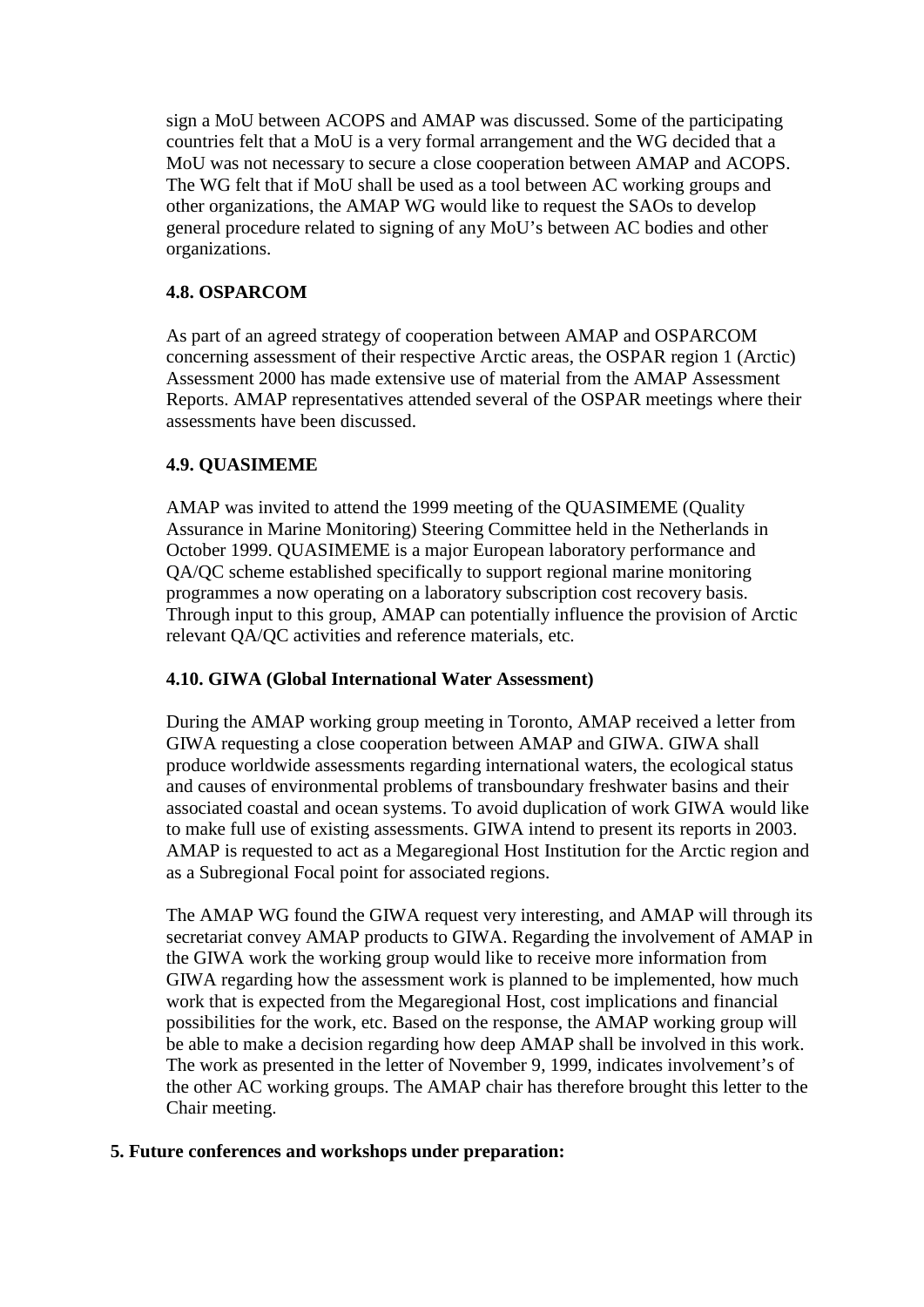The following activities are planned for 2000.

**5.1 Subregional Expert meeting on Reduction of POPs, in particular dioxins and furans,** December 14-17, 1999, in St. Petersburg, Russia. This is a joint arrangement between UNEP, UN-ECE, UNIDO, CIP and AMAP.

**5.2 International Workshop on Human Health and Persistent Organic Pollutants (POPs) in the Arctic**, January 18-20, 2000, Rovaniemi, Finland. This is a joint workshop between AMAP, University of the Arctic and IASC.

**5.3 CAFF/AMAP Workshop on a Circumpolar Biodiversity Monitoring Programme.** This is planned for February 6-8, 2000, in Reykjavik, Iceland.

**5.4 Biomarker Conference** to be held May 1-5, 2000, in Anchorage, USA. This is a joint conference between US institutes and AMAP.

#### **6. Finances**

The AMAP Secretariat has, over the years, received its basic funding from Norway; some of the other Arctic countries and the Nordic Council of Ministers (NCM) have also provided substantial contributions to finance common activities. For 1999, special support for Secretariat activities has been received from Canada and Finland. USA, Denmark and Norway have sponsored workshops and conferences.

For 2000, the estimated budget for the AMAP Secretariat is approximately 3.0 million Norwegian Kroner (400.000 US dollars, exchange rate 7.5). The Norwegian Ministry of Environment has allocated 2.2 million NOK (290.000 US dollars), leading to a deficit of approximately 800.000 NOK (110.000 US dollars). Part, but not all, of this deficit can be covered by overheads on projects administered by the AMAP Secretariat. The Arctic Countries are, therefore, kindly requested to consider voluntary contributions to the AMAP Secretariat so that it can provide necessary support to the working group, including key activities such as communications and the operation of the Thematic Data Centres, etc.

At the AMAP working group meeting it was stressed that for the assessment work to be performed during 2000-2002, it would be important that the countries made sufficient financial support available for their lead country experts and national key experts.

#### **Appendix 1: Time schedule for AMAP 2000-2002**

(The timing of 2001-2002 is tentatively since no information exists on where and when the ministerial meEting may take place.)

| 1999                                                                                                                      |                                                        |
|---------------------------------------------------------------------------------------------------------------------------|--------------------------------------------------------|
| November                                                                                                                  | AMAP WG and SAO meeting                                |
| 2000<br>During the year new environmental and health data will be collected, QA/QC to be<br>performed, modeling work etc. |                                                        |
| January                                                                                                                   | Workshop on POPs in Arctic ecosystems and human health |